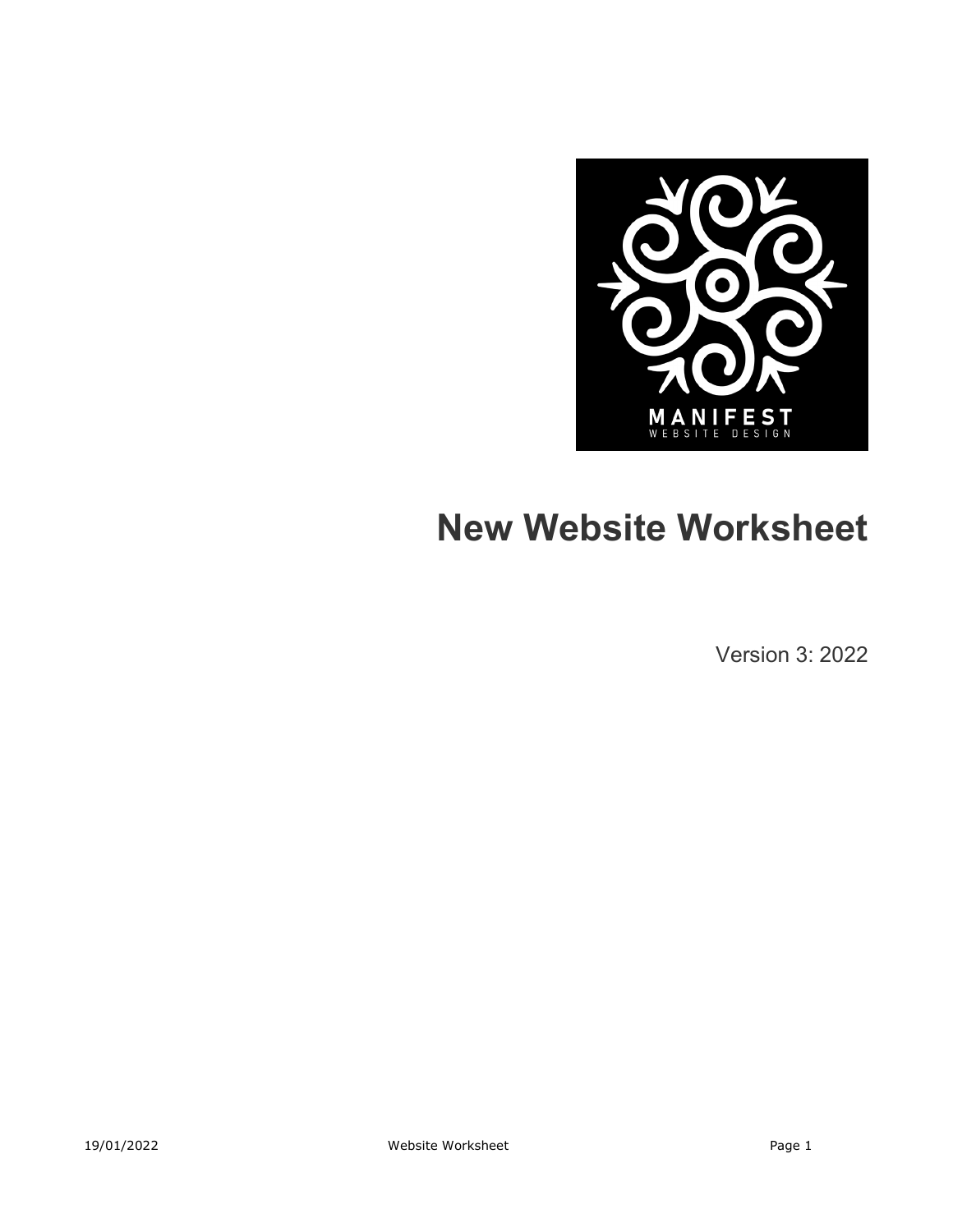## Website Worksheet

About you

Your Name:

Your email and phone number:

#### Purpose

This is your opportunity to tell us why you need a website and what the website should achieve. The more information you give us here, the better the solution we will be able to provide. Ignore any questions that are not relevant.

When you're done, email this back to ... jill@manifestwebsitedesign.com.au

#### Business Snapshot

What's the name of your Company?

What does your company do? What are the products and services you offer?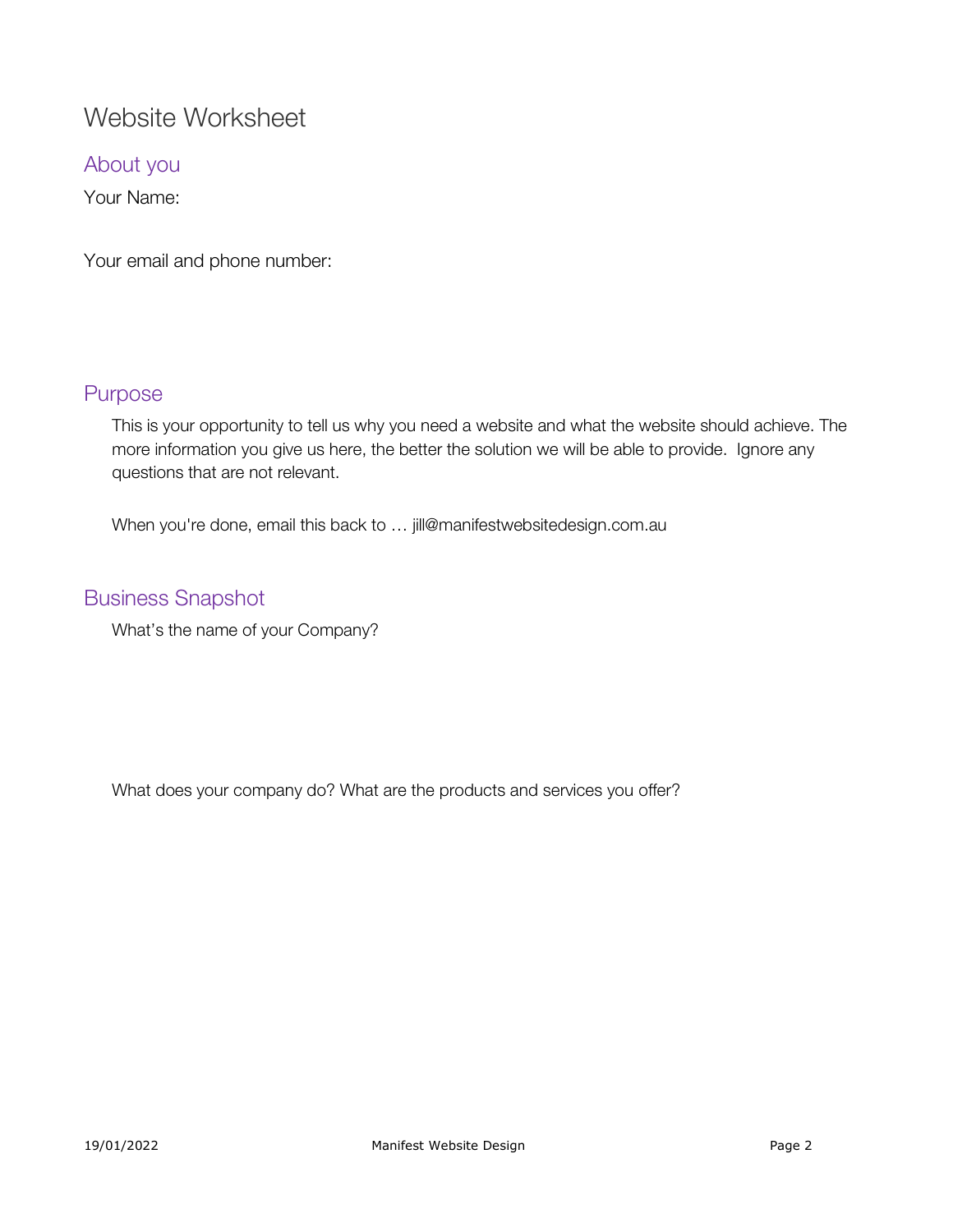What budget have you allocated for this project? Be honest and we will tell you what we can and can't do.

 $-$  \$5k - \$10k

\_\_ \$10k - \$20k

\_\_ \$20k - \$30k

#### What Are We Doing?

Give us your main reasons for needing a new website.

It's helpful to set SMART goals as it keeps all of us on the same page and moving in the same direction. That is goals that are specific, measurable, achievable, relevant and time-bound. With this in mind, what are the top 5 business needs of your new website?

[eg: 20% increase in sales in 6 months, 30% increase in membership this year, reduce admin costs by 15% in 3 months or I want to build a business that I can sell…. etc]

| $\mathbf{1}$   |  |  |  |
|----------------|--|--|--|
| $\overline{c}$ |  |  |  |
| 3              |  |  |  |
| $\overline{4}$ |  |  |  |
| 5              |  |  |  |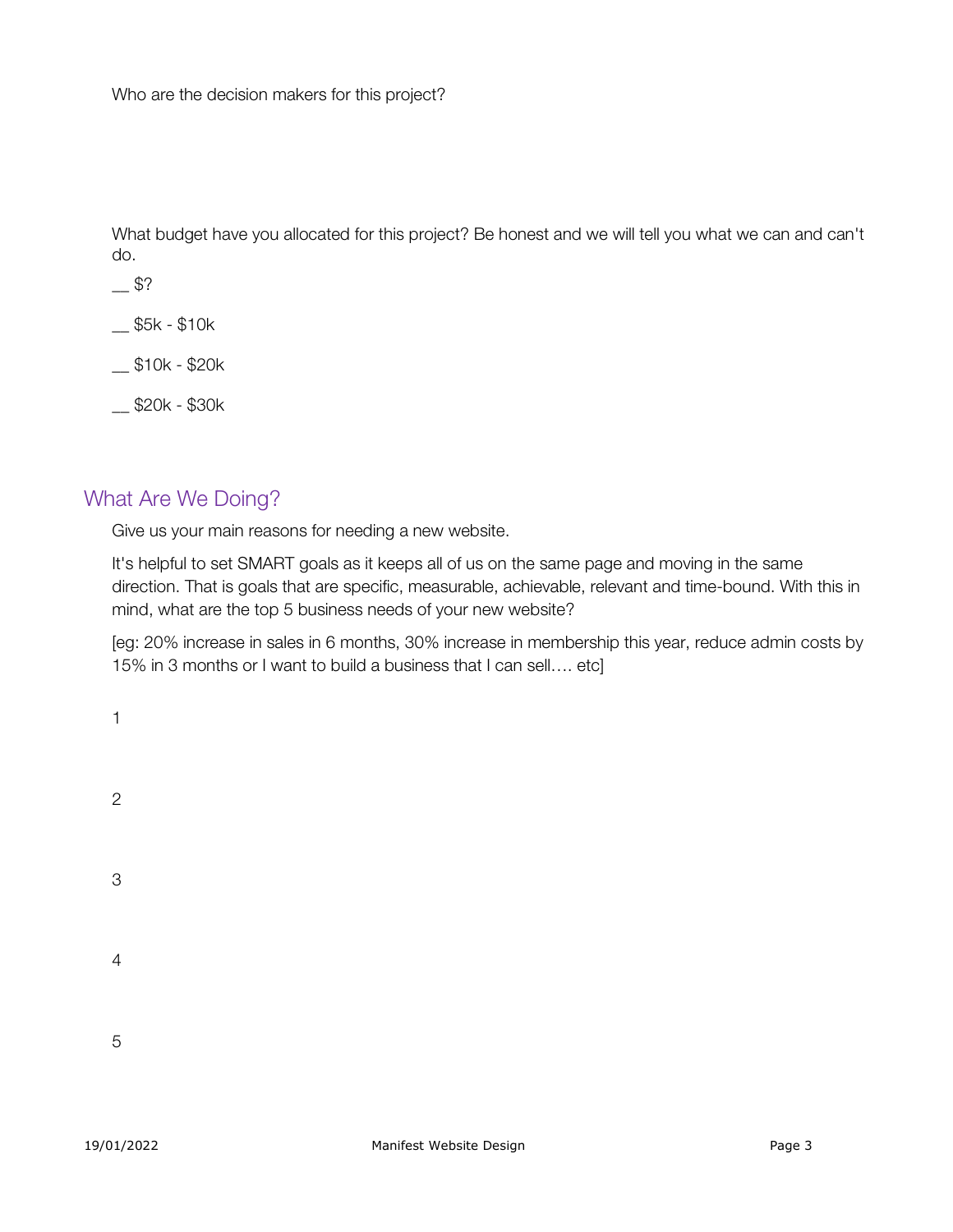## Who Are We Doing This For?

Tell us about your ideal customer (or website visitor). Who are they?

How old are they?

What gender are they?

What type of work do they do/ Occupation?

Where do they hang out online?

What are their interests?

What are the top 5 reasons your ideal customer will visit your website? [eg: research product information, get contact details, ask questions about services, pricing]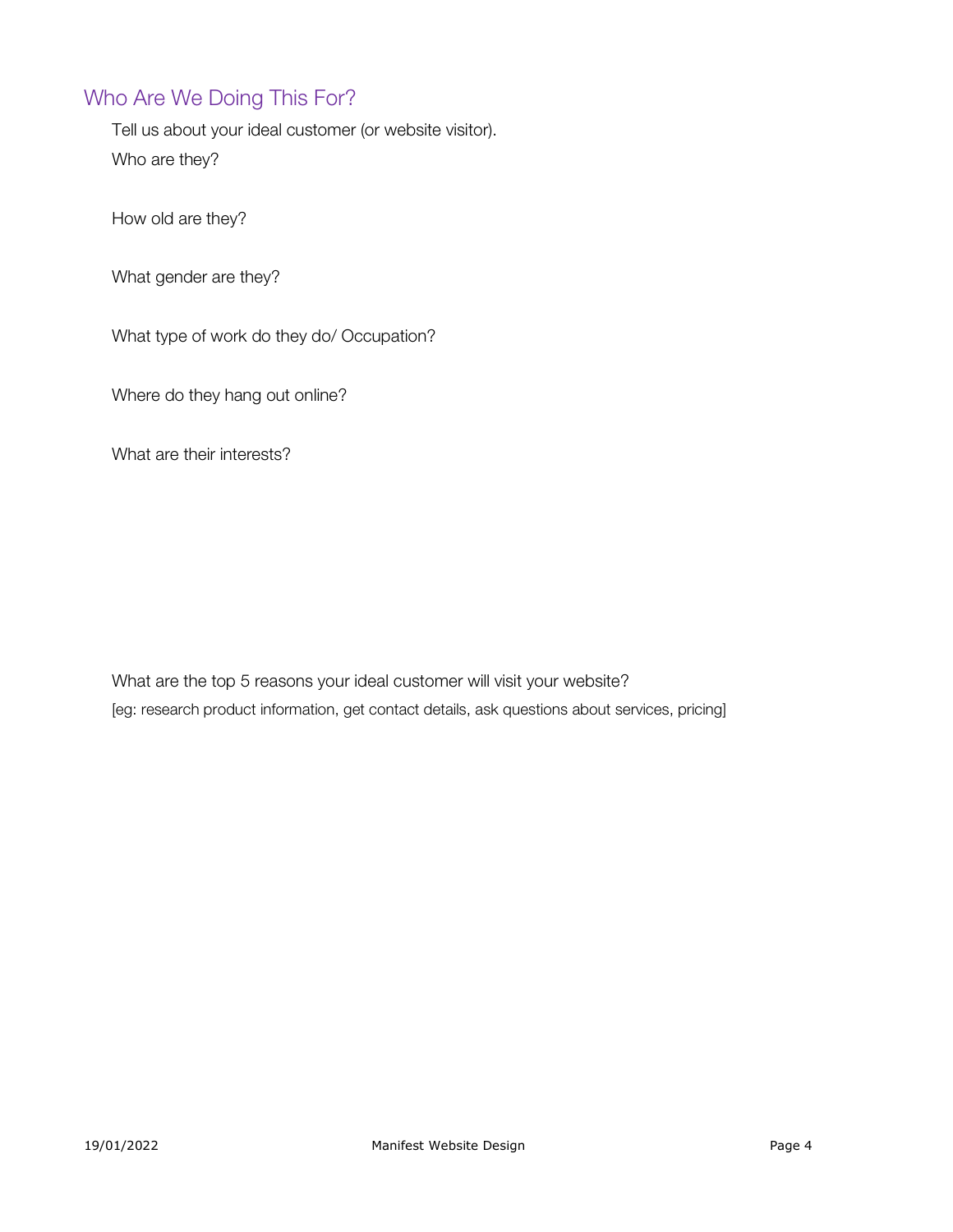## Design Concept

How do you want people to feel when they interact with your brand? Safe and secure, edgy and excited, exclusive and cool, like they belong?

#### Do your competitors have websites?

| റ |  |
|---|--|
| ◠ |  |
|   |  |
| b |  |

Tell us about your competitors. Who else is competing for the attention of your ideal customer and what are they doing that you think is working?

Are the any other websites in particular that you like the design of? Why?